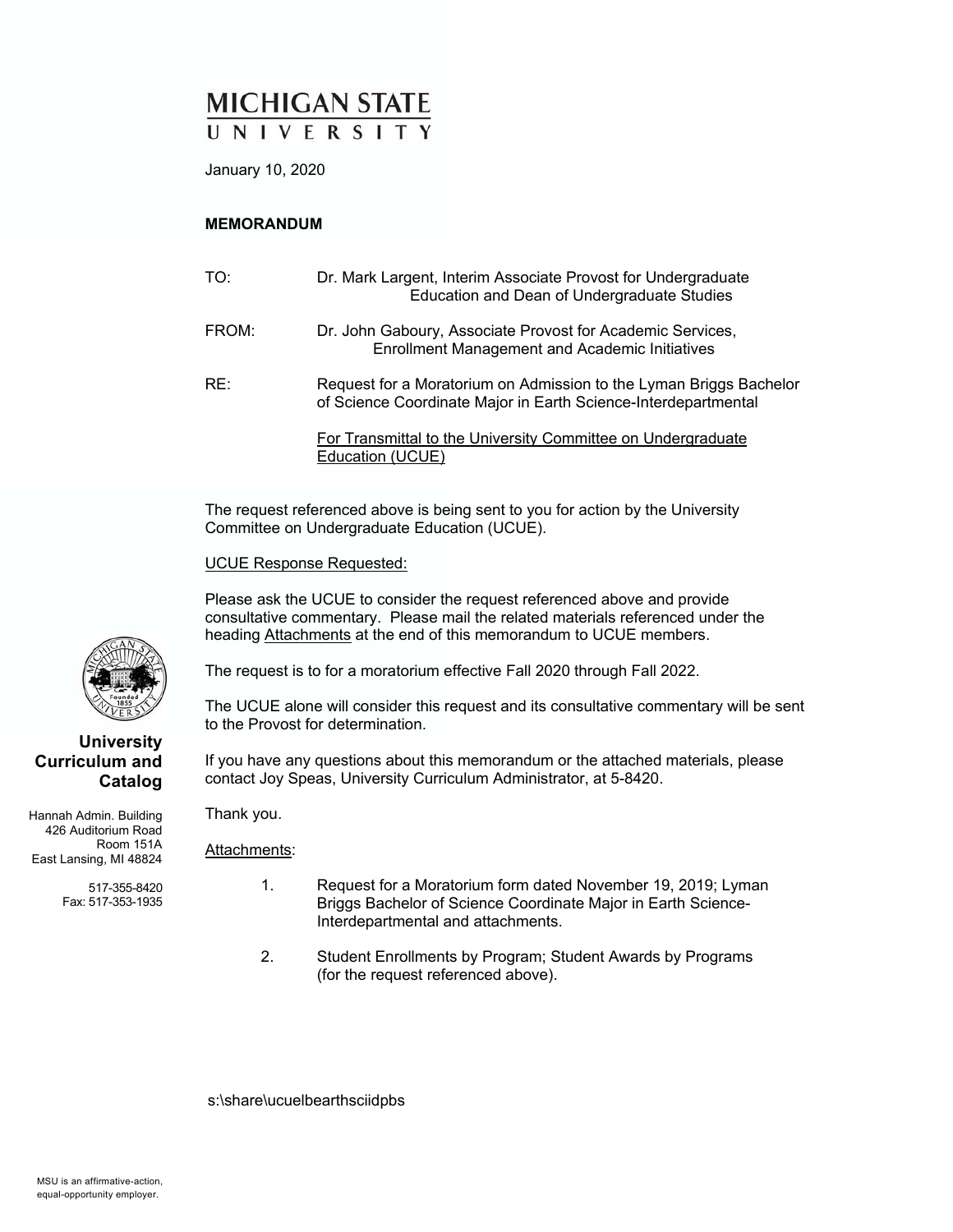## $\zeta/\zeta$ Michigan State University Office of the Registrar

| Program Name: LB Earth Science-Interdept<br>Sequence Number: 3<br>Degree: BS | Program Request ID: 4026                                                                     |
|------------------------------------------------------------------------------|----------------------------------------------------------------------------------------------|
| Effective Dates: Fall 2020 - Fall 2022                                       | Initial Action: Moratorium<br>Status: Interim                                                |
|                                                                              | Requested Date: 10/17/2019 2:57:42 PM                                                        |
| 1. Department/School/College:                                                |                                                                                              |
| 28546  Lyman Briggs College                                                  |                                                                                              |
| 2. Name of Program:                                                          |                                                                                              |
| LB Earth Science-Interdept                                                   |                                                                                              |
| 3. Name of Degree:                                                           |                                                                                              |
| <b>BS</b>                                                                    |                                                                                              |
| 4. Type of Program:                                                          |                                                                                              |
| Major                                                                        |                                                                                              |
| 5. Effective Start Semester:                                                 |                                                                                              |
| <b>Fall 2020</b>                                                             |                                                                                              |
| <b>Reason for Moratorium Request:</b>                                        |                                                                                              |
| Science and they have discontinued the major as well.                        | Only one student is currently enrolled. It is a coordinate major with the College of Natural |
| <b>Effective End Term:</b>                                                   |                                                                                              |
| <b>Fall 2022</b>                                                             |                                                                                              |
| Students who will be affected by the proposed change(s):                     |                                                                                              |
| graduate. Major will be evaluated at a later date.                           | Only one student is currently enrolled and is a junior. Will be allowed to continue and      |
| Suggested alternative major and major code for new admits:                   |                                                                                              |
| Geology, Geography                                                           |                                                                                              |

 $\ddot{\phi}$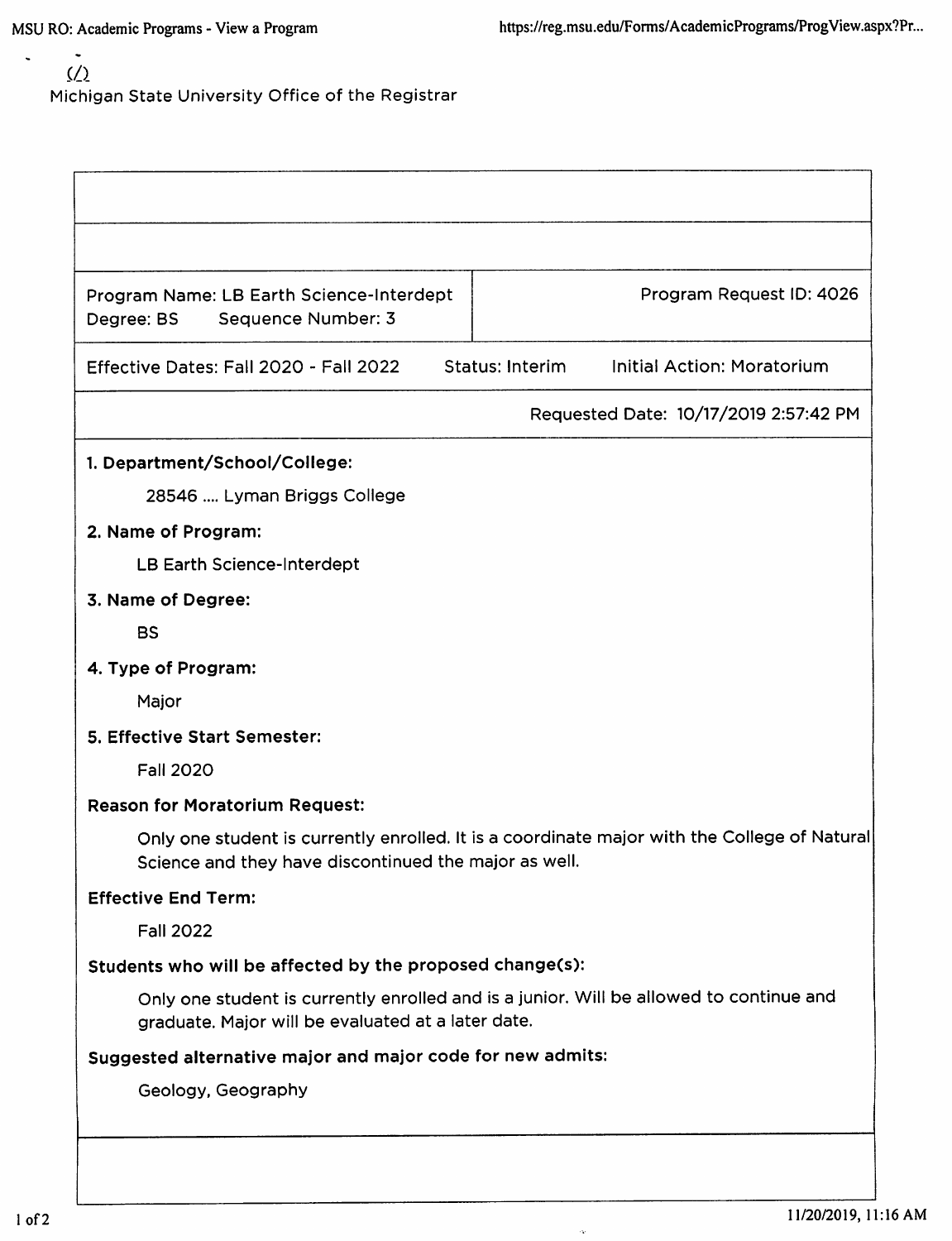#### DEPARTMENT LEVEL APPROVAL STATUS

Approved: Lyman Briggs College 11/19/2019 1:36:35 PM by Karen Mills for Michele Horner Jackson, Dean

### **COLLEGE LEVEL APPROVAL STATUS**

Approved: Lyman Briggs College 11/19/2019 1:37:06 PM by Karen Mills for Michele Horner Jackson, Dean

Call us: (517) 355-3300 Contact Information (/contact.aspx) | Site Map (/sitemap.aspx) | Privacy Statement (/privacy.aspx) | Site Accessibility (/siteaccessibility.aspx#)

Call MSU: (517) 355-1855 | Visit: msu.edu (http://msu.edu) MSU is an affirmative-action, equal-opportunity employer. | Notice of NondIscrimination (http://oie.msu.edu) SPARTANS WILL. | © Michigan State University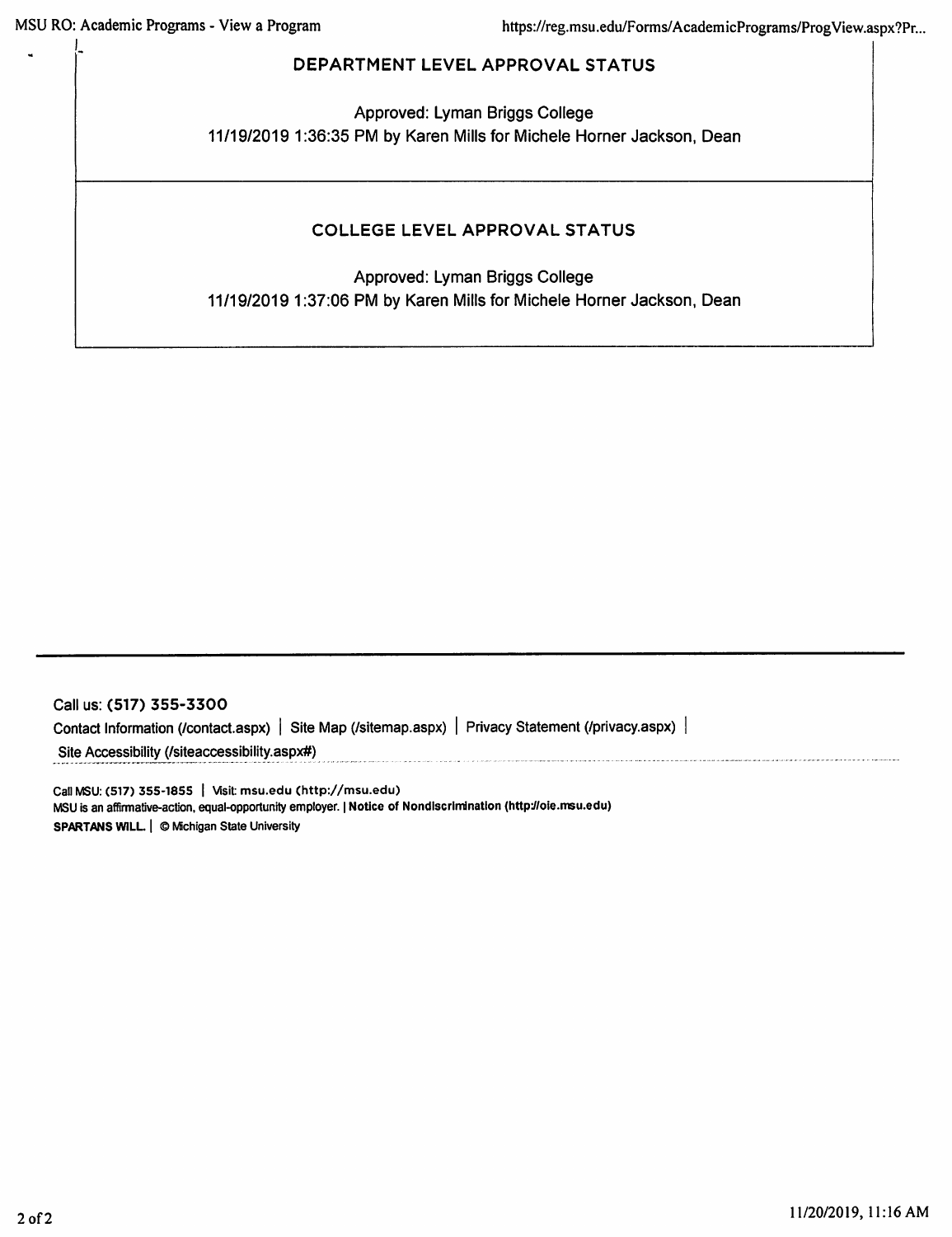# **Enrollments and Awards By Program Lyman Briggs College**

| <b>Program - Description</b>                                 | <b>Span</b>  |                    | <b>FY10</b>  | <b>FY11</b>  | <b>FY12</b>             | <b>FY13</b>    | <b>FY14</b>    | <b>FY15</b>    | <b>FY16</b>             | <b>FY17</b>    | <b>FY18</b>    | <b>FY19</b>    | <b>Total</b>   | 10 yr<br>Diff.   |
|--------------------------------------------------------------|--------------|--------------------|--------------|--------------|-------------------------|----------------|----------------|----------------|-------------------------|----------------|----------------|----------------|----------------|------------------|
| 3286 - Earth Science - Second Degree                         | <b>FS08-</b> | <b>Enrollments</b> | $\mathbf{0}$ | 0            | $\mathbf 0$             | 0              | 0              | 0              | 0                       | $\mathbf 0$    | $\mathbf 0$    | 1              | $\mathbf{1}$   | $\mathbf{1}$     |
| $\rightarrow$ 3501 - Earth Science-Interdept                 | FS08-FS16    | <b>Enrollments</b> | 0            | $\mathbf o$  | $\mathbf 0$             | $\mathbf 0$    | $\mathbf{1}$   | 1              | $\mathbf 0$             | $\mathbf{o}$   | $\bf{0}$       | 0              | $\overline{2}$ | 0                |
| 3503 - Earth Science-Interdept - Second Degree               | FS08-FS16    | <b>Enrollments</b> |              |              |                         |                |                |                |                         |                |                |                |                | 0                |
| 3504 - Entomology                                            | <b>FS08-</b> | <b>Enrollments</b> | 4            | 6            | 4                       | 3              | 0              | 0              | 0                       | 0              | 0              | 1              | 18             | -3               |
|                                                              |              | Awards             | $\mathbf 0$  | $\mathbf{o}$ | $\mathbf 0$             | $\mathbf{1}$   | $\mathbf 0$    | 0              | $\mathbf 0$             | $\mathbf 0$    | $\mathbf 0$    | 0              | $\mathbf{1}$   | 0                |
|                                                              |              | %                  | 0%           | 0%           | 0%                      | 33%            | 0%             | 0%             | 0%                      | 0%             | 0%             | 0%             | 6%             | 0%               |
| 3506 - Entomology - Second Degree                            | <b>FS08-</b> | <b>Enrollments</b> | 0            | 0            | $\mathbf 0$             | 0              | $\overline{2}$ | $\overline{2}$ | $\mathbf{1}$            | 0              | 0              | 1              | 6              | 1                |
|                                                              |              | Awards             | $\mathbf 0$  | 0            | $\mathbf 0$             | $\mathbf 0$    | $\mathbf 0$    | $\mathbf{1}$   | $\mathbf{1}$            | $\mathbf 0$    | $\mathbf 0$    | 0              | $\overline{2}$ | 0                |
|                                                              |              | $\%$               | 0%           | 0%           | 0%                      | 0%             | 0%             | 50%            | 100%                    | <b>0%</b>      | 0%             | 0%             | 33%            | 0%               |
| 3507 - Envir Biology/Microbiology                            | <b>FS08-</b> | <b>Enrollments</b> | 5            | 5            | 4                       | 3              | 5              | 4              | 6                       | 6              | 8              | 9              | 55             | 4                |
|                                                              |              | Awards             | $\mathbf{1}$ | $\mathbf{1}$ | $\overline{\mathbf{2}}$ | $\mathbf{1}$   | $\mathbf 0$    | 1              | $\mathbf 0$             | $\overline{z}$ | $\overline{2}$ | $\overline{2}$ | 12             | 1                |
|                                                              |              | $\%$               | 20%          | 20%          | 50%                     | 33%            | 0%             | 25%            | <b>0%</b>               | 33%            | 25%            | 22%            | 22%            | 2%               |
| 3509 - Envir Biology/Microbiology - Second<br>Degree         | <b>FS08-</b> | <b>Enrollments</b> |              |              |                         |                |                |                |                         |                |                |                |                | 0                |
| 3510 - Envir Biology/Plant Biology                           | <b>FS08-</b> | <b>Enrollments</b> | 6            | 3            | $\overline{2}$          | $\overline{2}$ | $\overline{2}$ | 3              | 6                       | $\overline{z}$ | 6              | 10             | 47             | 4                |
|                                                              |              | Awards             | 0            | $\mathbf{1}$ | $\mathbf{1}$            | 0              | $\mathbf 0$    | 1              | -1                      | $\mathbf{1}$   | $\mathbf 0$    | 0              | 5              | 0                |
|                                                              |              | %                  | 0%           | 33%          | 50%                     | 0%             | 0%             | 33%            | 17%                     | 14%            | 0%             | 0%             | 11%            | 0%               |
| 3512 - Envir Biology/Plant Biology - Second<br><b>Degree</b> | <b>FS08-</b> | <b>Enrollments</b> |              |              |                         |                |                |                |                         |                |                |                |                | 0                |
| 3513 - Environmental Biology/Zoology                         | <b>FS08-</b> | <b>Enrollments</b> | 20           | 17           | 13                      | 9              | 9              | 19             | 14                      | 14             | 18             | 18             | 151            | -2               |
|                                                              |              | Awards             | $\bf{0}$     | $\mathbf{1}$ | 3                       | 3              | $\mathbf{1}$   | $\mathbf{2}$   | $\overline{\mathbf{2}}$ | 3              | 5              | $\mathbf 0$    | 20             | 0                |
|                                                              |              | $\%$               | 0%           | 6%           | 23%                     | 33%            | 11%            | 11%            | 14%                     | 21%            | 28%            | 0%             | 13%            | 0%               |
| 3515 - Environmental Biology/Zoology - Second<br>Degree      | <b>FS08-</b> | <b>Enrollments</b> | 0            | 3            | 2                       | $\mathbf{1}$   | 0              | $\mathbf{1}$   | $\overline{\mathbf{2}}$ | $\mathbf{1}$   | $\mathbf{1}$   | 0              | 11             | $\mathbf 0$      |
|                                                              |              | Awards             | 0            | 0            | 0                       | $\mathbf{1}$   | $\mathbf 0$    | 0              | 0                       | 0              | 0              | $\mathbf 0$    | 1              | $\boldsymbol{0}$ |
|                                                              |              | $\%$               | 0%           | 0%           | 0%                      | 100%           | 0%             | 0%             | 0%                      | 0%             | 0%             | 0%             | 9%             | 0%               |

6/10/2019

Page 8 of 18

and another process of